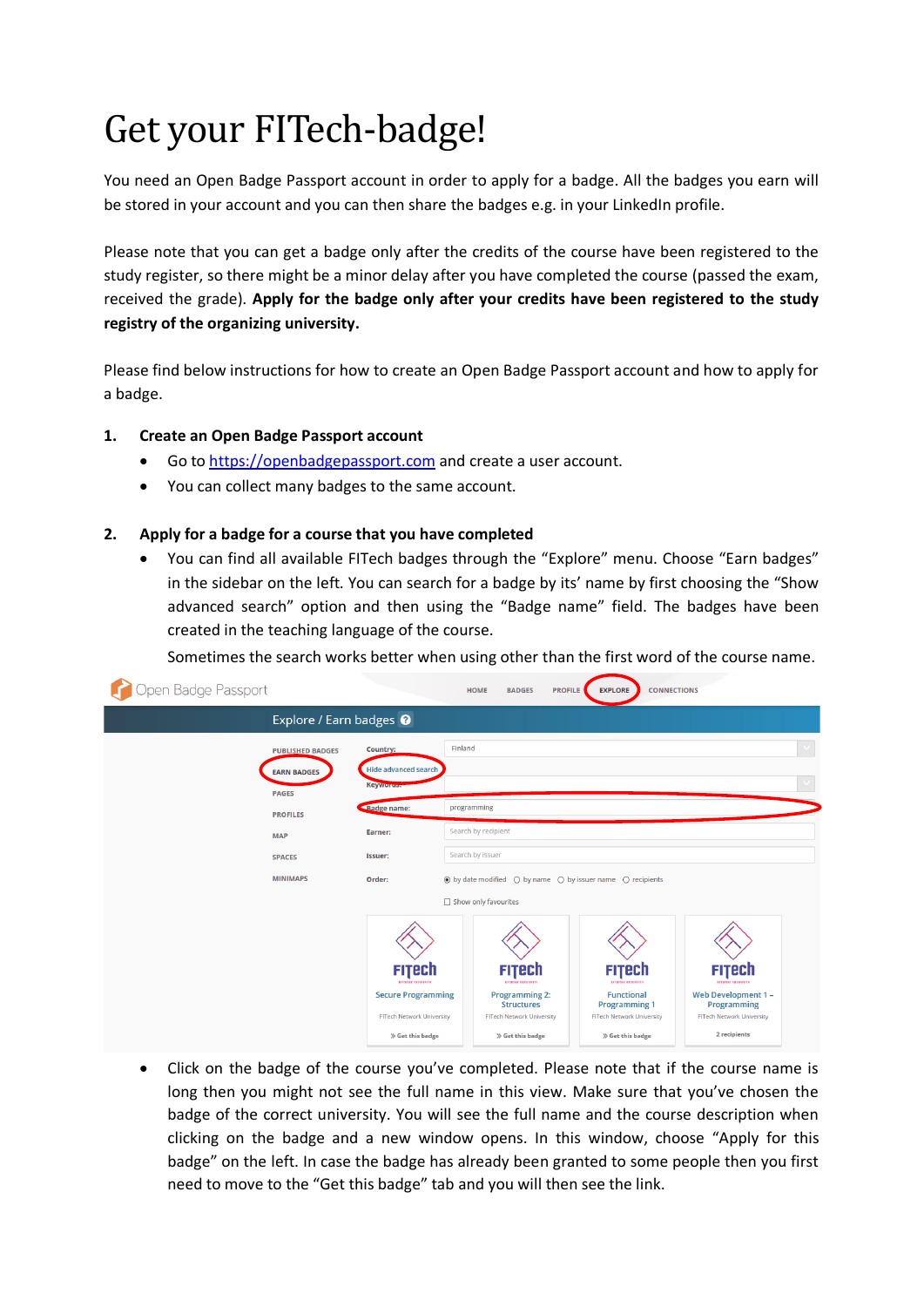

• Enter your name and e-mail address to the application. **Use the same e-mail address as you used in your Studyinfo application. Also make sure that address is linked to your Open Badge Passport account so that your badge will later be linked to it.**

## **3. Wait for your application to be processed**

• Applications are processed (manually) at the university organizing the course. The processing times may vary between universities. Please do not send a new application if you don't hear back regarding your application. You can contact the organizing university or send an e-mail to [info@fitech.io.](mailto:info@fitech.io)

## **4. Accept the badge**

- You will get an email notification when your badge application has been processed. If your application was approved, go to the Open Badge Passport platform. You can click on the text "Get your badge" in the email.
- After you have logged into your Open Badge Passport account, you can see the text "You have a new badge waiting" on the front page. Click on the text and you will be redirected to a page where you can either accept or reject the badge. You can also reach this page by choosing "Badges" in the top menu.

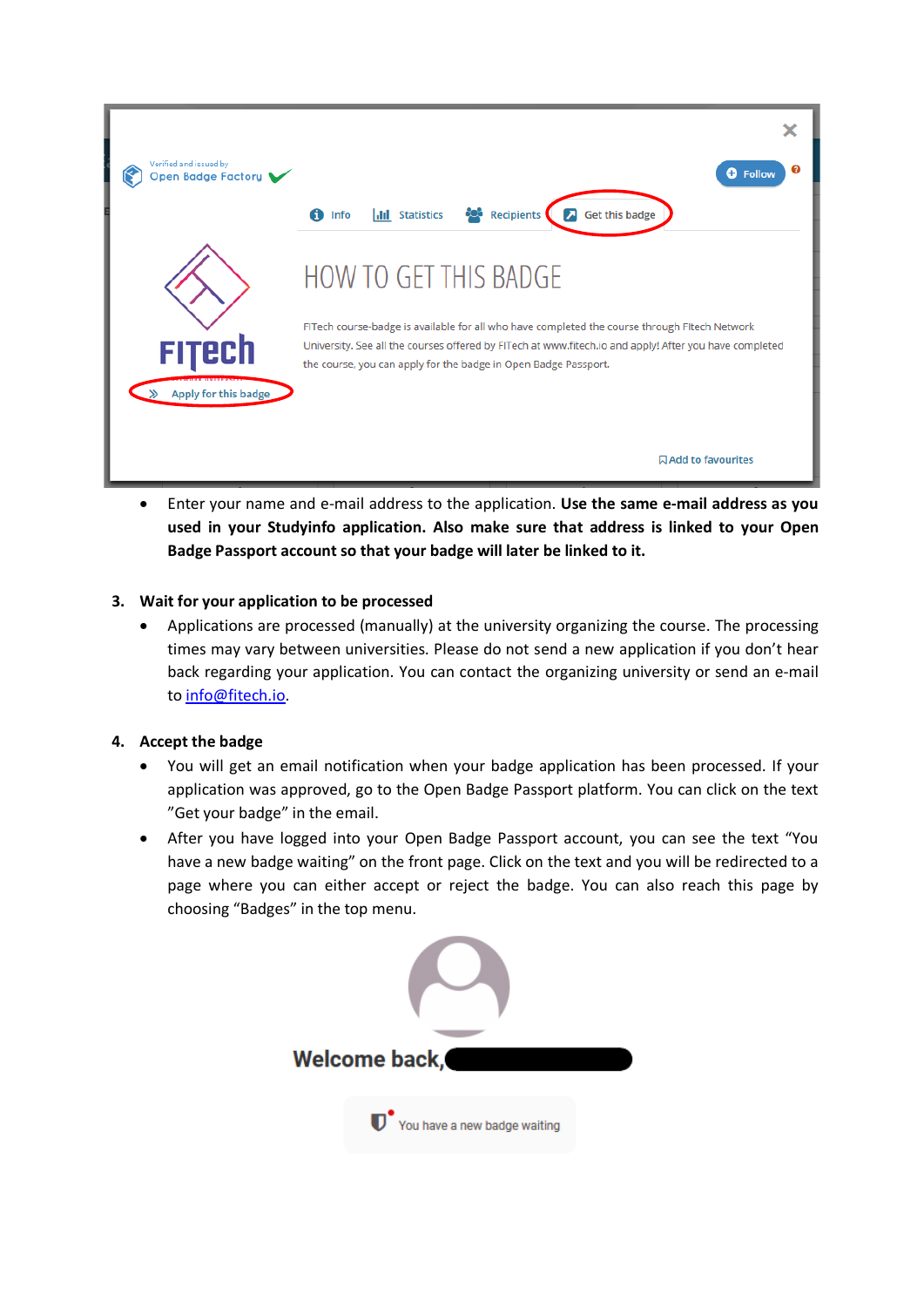• Choose "Accept badge".

|                                         |                                     | <b>HOME</b> | <b>BADGES</b>    | <b>PROFILE</b>      | <b>EXPLORE</b>                                                         | <b>CONNECTIONS</b>                                                                                                                                                                                                                                                                                                                    |
|-----------------------------------------|-------------------------------------|-------------|------------------|---------------------|------------------------------------------------------------------------|---------------------------------------------------------------------------------------------------------------------------------------------------------------------------------------------------------------------------------------------------------------------------------------------------------------------------------------|
| Badges / My badges <sup>O</sup>         |                                     |             |                  |                     |                                                                        |                                                                                                                                                                                                                                                                                                                                       |
| <b>MY BADGES</b><br><b>ISSUE BADGES</b> | <b>FITECh</b><br>NETWORK UNIVERSITY |             | <b>Show more</b> | <b>Accept badge</b> | askeleittainen eteneminen, muisti, kutsupino).<br><b>Decline badge</b> | FITech 101: Johdatus ohjelmointiin<br>Aalto-yliopisto: FITech 101: Johdatus ohjelmointiin, 2 ECTS. Kurssin suoritettuaan opiskelija tuntee<br>ohjelmoinnin peruskäsitteet, osaa lukea ohjelmakoodia ja toteuttaa pienimuotoisia ohjelmia.<br>Opiskelijalla on perustason ymmärrys siitä, miten tietokone suorittaa ohjelmia (ohjelman |

• Set the visibility of the badge. If you want to share the badge e.g. in LinkedIn, you need to choose the option "Public". You can change the visibility settings later if needed.



• The badge can be found on the "Badges" page, under "My Badges". By clicking on the badge, you can e.g. change different settings or download a PDF version of the badge..<br>NS

|  | <b>HOME</b> | <b>BADGES</b> | <b>PROFILE</b> | <b>EXPLORE</b> | <b>CONNECTIO</b> |
|--|-------------|---------------|----------------|----------------|------------------|
|--|-------------|---------------|----------------|----------------|------------------|

| Badges / My badges <sup>O</sup> |                                      |                                                                                                                                    |  |  |  |  |
|---------------------------------|--------------------------------------|------------------------------------------------------------------------------------------------------------------------------------|--|--|--|--|
| <b>MY BADGES</b>                | Search:                              | Search by name                                                                                                                     |  |  |  |  |
| <b>ISSUE BADGES</b>             | Show:                                | All                                                                                                                                |  |  |  |  |
|                                 | Tags:                                | All                                                                                                                                |  |  |  |  |
| Order:                          |                                      | ⊙ by date modified ○ by name ○ by issuer name ○ by expiration date                                                                 |  |  |  |  |
|                                 | <b>IMPORT</b><br>J.<br><b>EXPORT</b> | $\bf Q$<br><b>FITECh</b><br><b>NETWORK INIVERSITY</b><br>FITech 101: Johdatus<br>ohjelmointiin<br><b>FITech Network University</b> |  |  |  |  |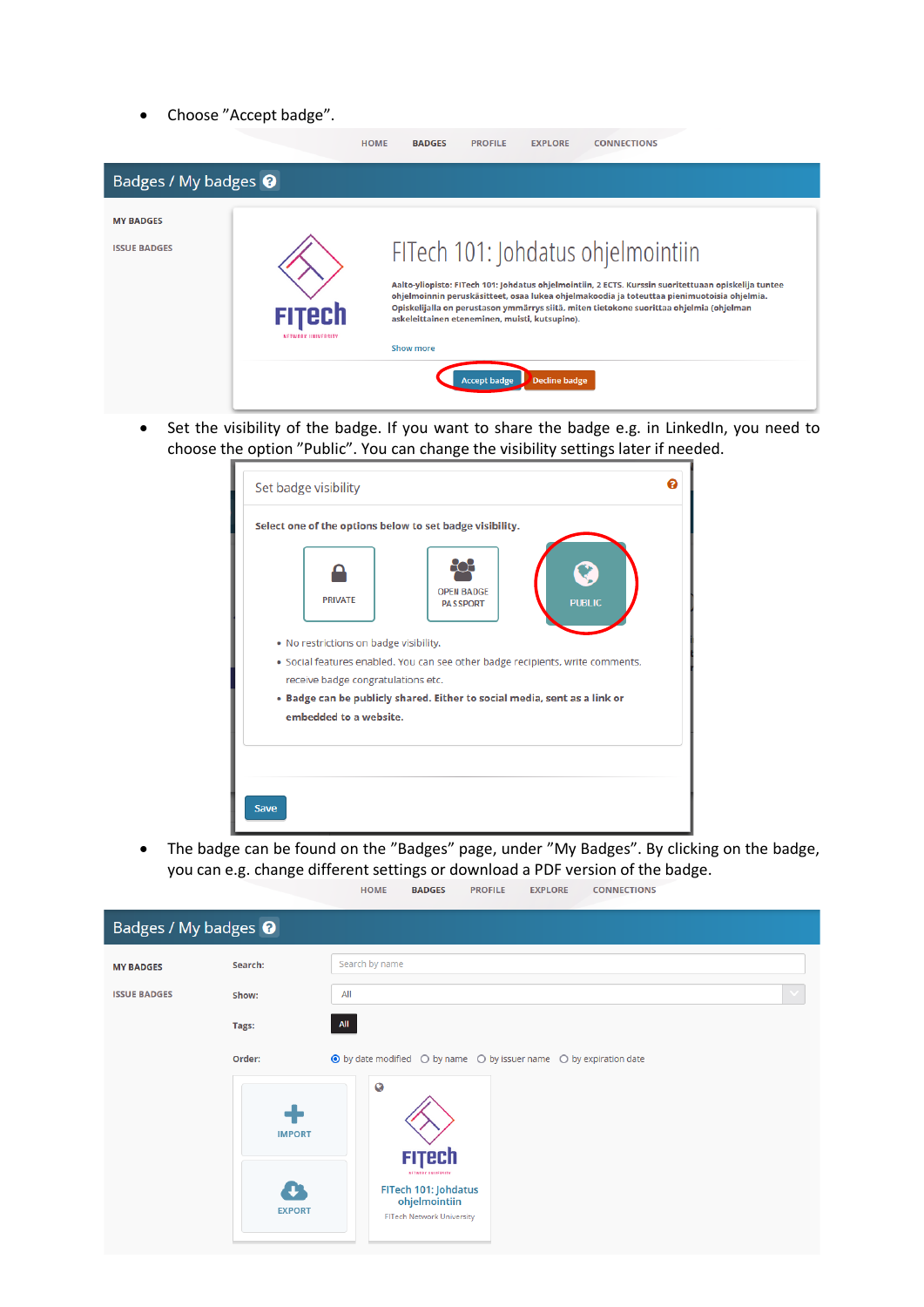#### **5. Share your badge (e.g. LinkedIn)**

- You can add your badge to your LinkedIn profile or share it through other platforms or through a link.
- To add your badge to your LinkedIn profile, click on the badge you want to share in "My Badges". Go to the "Social" tab and then under "Badge visibility", choose the LinkedIn icon.

| <b>BADGE VISIBILITY</b>                                                                                   |                                                                                                                                              |                                                                                                                                                                                                                                 |               |
|-----------------------------------------------------------------------------------------------------------|----------------------------------------------------------------------------------------------------------------------------------------------|---------------------------------------------------------------------------------------------------------------------------------------------------------------------------------------------------------------------------------|---------------|
| FITECh<br><b>NETWORK HNIVEDRITY</b><br>*****<br>Rated by 2 earners<br>$\mathbf{Q}$ 0 comments<br>website. | Select one of the options below to set badge visibility.<br><b>PRIVATE</b><br>. No restrictions on badge visibility.<br>congratulations etc. | <b>OPEN BADGE</b><br><b>PASSPORT</b><br>· Social features enabled. You can see other badge recipients, write comments, receive badge<br>. Badge can be publicly shared. Either to social media, sent as a link or embedded to a | <b>PUBLIC</b> |

• Choose "Add to profile". A new window will open and you are asked to log in to your LinkedIn account.



• A window including the badge information will be displayed. Fill in the missing information. You can find the information in the Open Badge Passport window which is open in another tab.

To link the issuing organization properly, click on the field and choose FITech Network University from the list. The icon will then be updated.